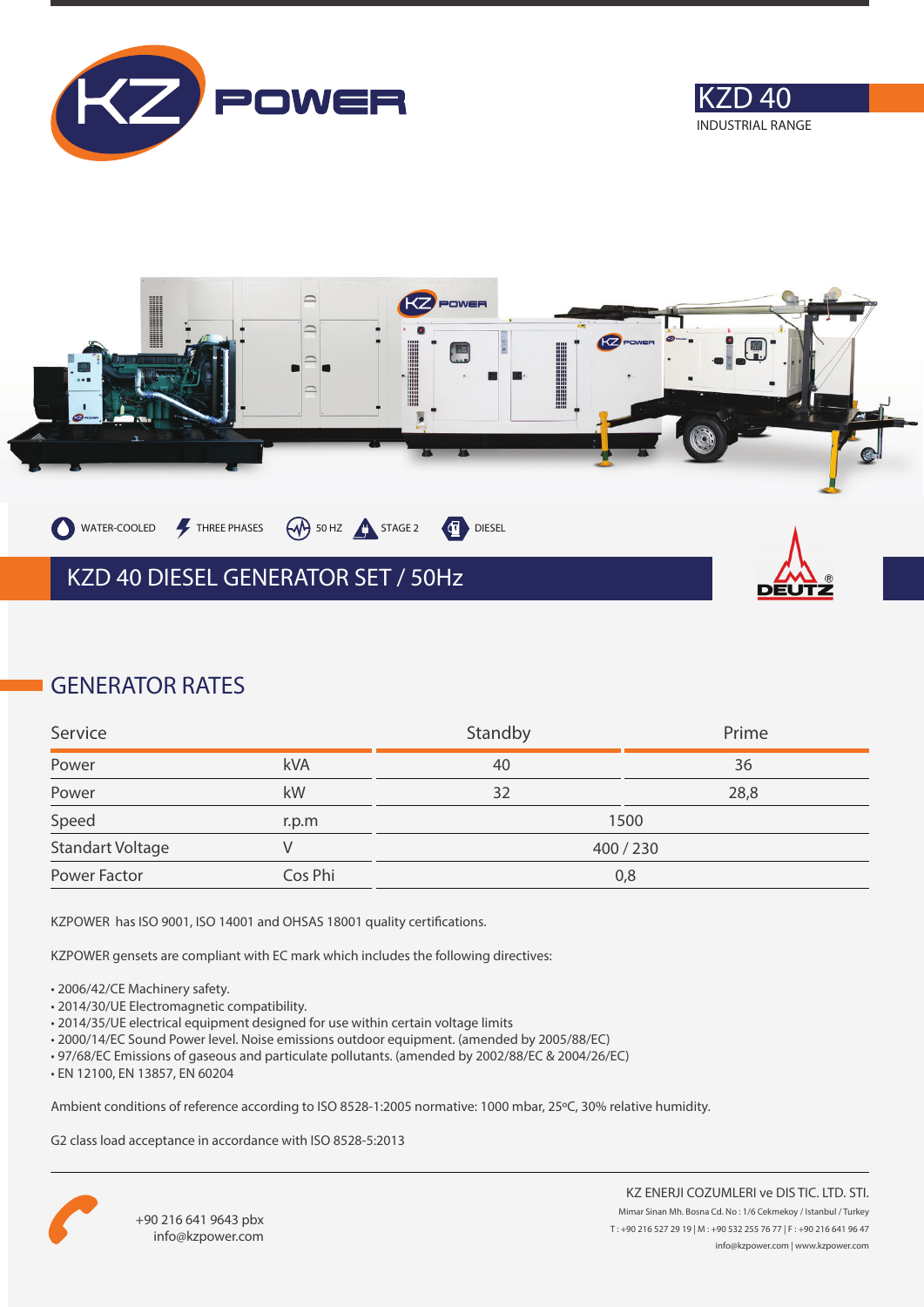



## **SPECIFICATIONS 50HZ / 1.500 rpm**

| Engine                                           | Specifications |                         |
|--------------------------------------------------|----------------|-------------------------|
| <b>Rated Output</b><br>kW                        |                | 36,5                    |
| Manufacturer                                     |                | <b>DEUTZ</b>            |
| Model                                            |                | D226B-3D                |
| <b>Engine Type</b>                               |                | 4 Stroke - Diesel       |
| <b>Injection Type</b>                            |                | Direct Injection        |
| <b>Aspiration Type</b>                           | Natural        |                         |
| Number of cylinders and arrangement              |                | In line                 |
| Bore and Stroke<br>mm                            |                | 105/120                 |
| Displacement                                     | L              | 3,117                   |
| Cooling System                                   |                | WATER + %50 Antifreezze |
| Lube Oil Specifications                          |                | ACEA E3,E4,E5 (15W-40)  |
| <b>Compression Ratio</b>                         |                | 16.40:1                 |
| Fuel Consumption Standby (110%)                  | 1/h            | 8,316                   |
| Fuel Consumption 100% PRP                        |                | 7,56                    |
| Fuel Consumption 75 % PRP<br>1/h                 |                | 5,69                    |
| Fuel Consumption 50 % PRP                        | 1/h            | 3,92                    |
| Lube oil consumption with full load              |                | < 0.5                   |
| Total oil capacity including tubes, filters<br>г |                | 7,25                    |
| Total coolant capacity                           |                | 12                      |
| Governor<br>Type                                 |                | Mechanical              |
| Air Filter<br>Type                               |                | Dry                     |
|                                                  |                |                         |

| <b>GENTECH</b><br><b>GNT-40</b><br>$\overline{4}$ |
|---------------------------------------------------|
|                                                   |
|                                                   |
|                                                   |
| Star                                              |
| $<$ %2                                            |
| <b>H</b> Class                                    |
| IP 21/23                                          |
| Self-excited, brushless                           |
| A.V.R (Electronic)                                |
| Single Bearing                                    |
| Flexible disc                                     |
| %85,4                                             |
| 230/400                                           |
| 50                                                |
|                                                   |

#### Prime Power (PRP):

According to ISO 8528-1:2005, Prime power is the maximum power which a generating set is capable of delivering continuously whilst supplying a variable electrical load when operated for an unlimited number of hours per year under the agreed operating conditions with the maintenance intervals and procedures being carried out as prescribed by the manufacturer. The permissible average power output (Ppp) over 24 h of operation shall not exceed 70 % of the PRP.

#### Emergency Standby Power (ESP):

According to ISO 8528-1:2005, Emergency standby power is the maximum power available during a variable electrical power sequence, under the stated operating conditions, for which a generating set is capable of delivering in the event of a utility power outage or under test conditions for up to 200 h of operation per year with the maintenance intervals and procedures being carried out as prescribed by the manufacturers. The permissible average power output over 24 h of operation shall not exceed 70 % of the ESP.

#### Note:

All data based on operation to ISO 3046/1, BS 5514 and DIN 6271 standard reference conditions.



• All rotating parts are covered by metal mesh against damages • Engine and alternator manufacturer test reports (if provided )

• Heavy duty water cooled diesel engine and brushless alternator • Solid steel base frame with minimum 8 hours base tank and

• AMF Control panel with digital-automatic main control module

Standard Generator Features

anti-vibration mountings

• Residential type silencer • Flexible exhaust compensator • Block water heater unit

• Battery charge redressor. Lead acid battery

• 50c Tropical radiator

• User Manual, Electrical Drawing and Gurantee certificate





+90 216 641 9643 pbx info@kzpower.com

KZ ENERJI COZUMLERI ve DIS TIC. LTD. STI. Mimar Sinan Mh. Bosna Cd. No : 1/6 Cekmekoy / Istanbul / Turkey T : +90 216 527 29 19 | M : +90 532 255 76 77 | F : +90 216 641 96 47 info@kzpower.com | www.kzpower.com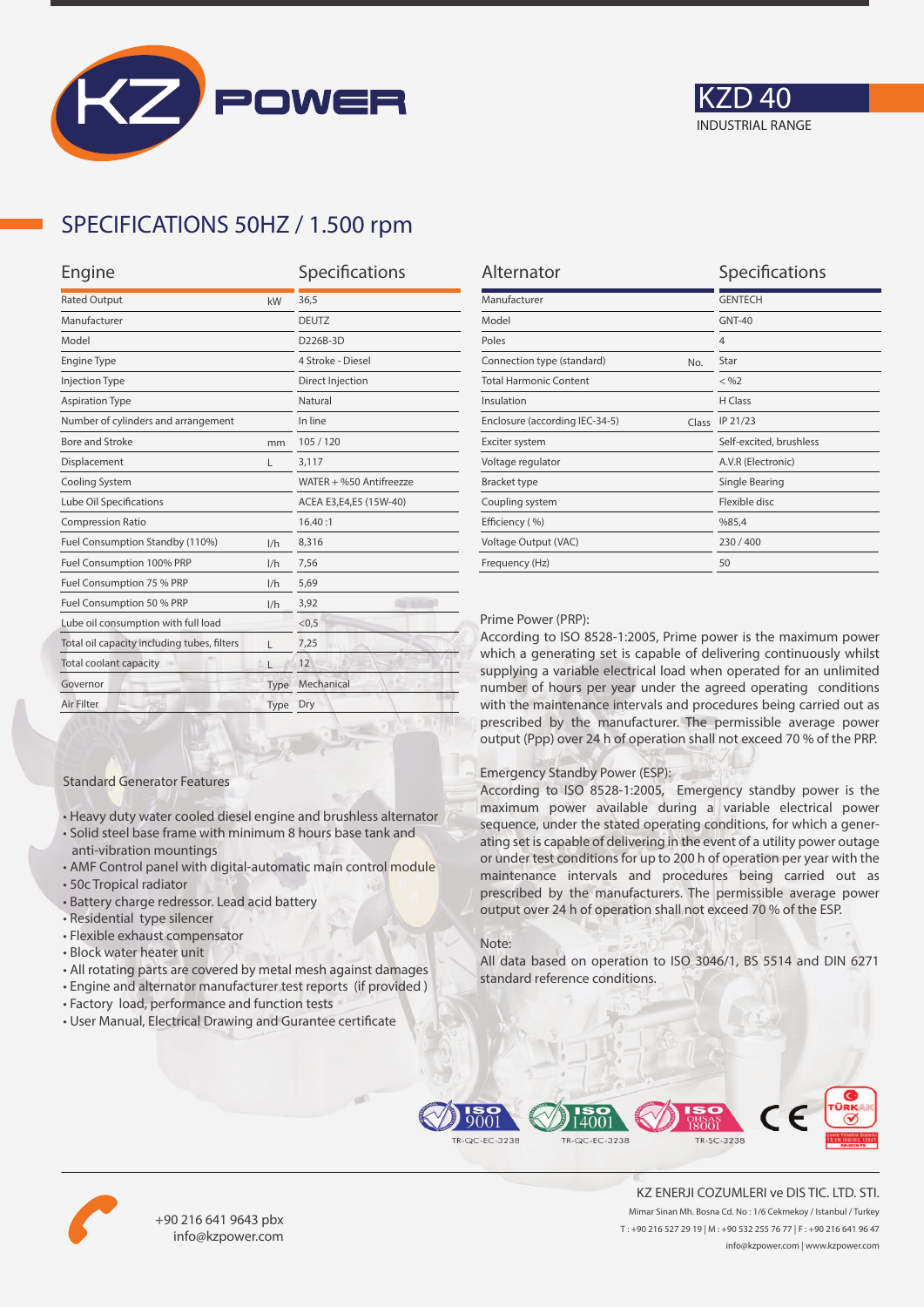



### **DIMENSIONS**





### **OPEN SET**

| WxLxH            | mm | 1000x2050x1550 |
|------------------|----|----------------|
| Weight           | kg | 875            |
| <b>Fuel Tank</b> |    | 176            |





### **CANOPIED**

| WxLxH            | mm | 1000x2450x1615 |
|------------------|----|----------------|
| Weight           | κg | 1015           |
| <b>Fuel Tank</b> |    | 170            |

Sound Proof Canopy Specifications

- Special design for minimizing acoustic level
- Galvanized steel construction further protected by polyester powder coat paint
- Black finish stainless steel locks and hinges
- Control panel viewing window in a lockable access door
- Emergency stop push button (red) mounted on enclosure exterior
- Lifting, drag and jacking points on base frame
- Radiator fill via removable, flush mounted rain cap fitted with compression seal